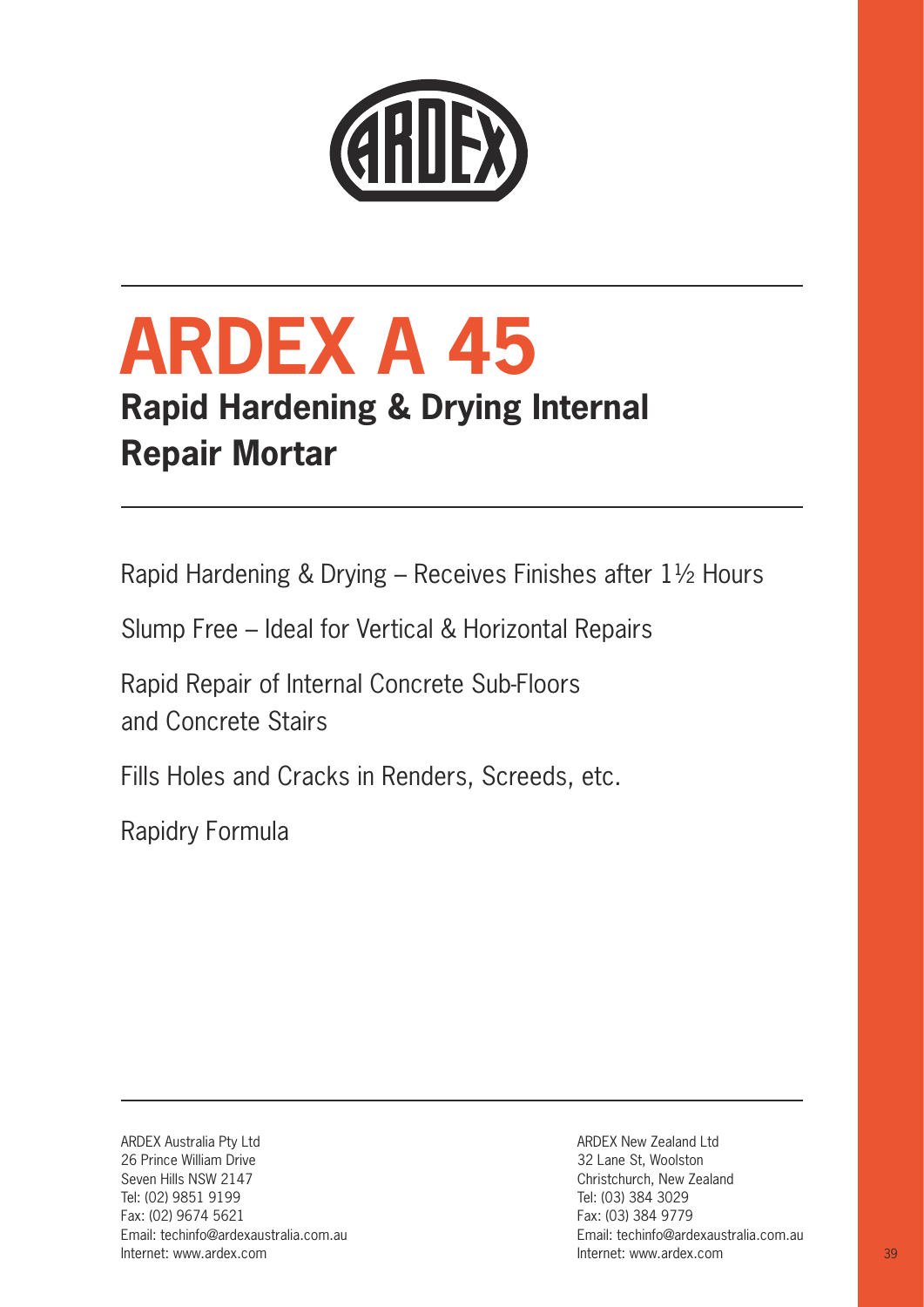# **ARDEX A 45**

### **Rapid Hardening & Drying Internal Repair Mortar Rapid Dry Formula**

#### **WHAT IS THE RAPIDRY FORMULA?**

It is the ability of the mortar to totally bind the water used for mixing.

#### **DESCRIPTION**

ARDEX A 45 is a rapid setting and drying, slump-free mortar for internal repairs. The mortar dries and hardens rapidly to give a repair of exceptional strength and hardness. The mixed mortar sets after 1/4 hour and can be trafficked after 11/2 Hours at 20°C.

#### **USE**

ARDEX A 45 is ideal for repairing and refacing internal concrete stair treads and risers, cement/sand screed concrete floors etc., – filling and patching cracks etc., in walls ceilings, soffits etc., – making good around door and window frames, round pipework etc., – forming ramps from feather edge to normal screed thicknesses – forming coves etc., prior to applying insitu resin floorings. A suitable covering/coating is required if used as a wearing surface.

#### **PREPARATION**

ARDEX A 45 can be applied to dry or moist screeds providing they are set and hardened and the surface is sound and free of dust, grease, oil and other surface contamination. Worn or trafficked surfaces should be abraded (diamond grinder or scarified) to remove contamination and roughen concrete to expose a clean porous surface to ensure good adhesion. Very dense, smooth impervious surfaces should be primed with ARDEX 82 Primer. Priming is not usually necessary on porous surfaces such as concrete, cement/sand, brickwork etc., unless the surface is extremely porous. Direct to earth sub-floors must have an effective damp-proof membrane.

**Power-trowelled (burnished) concrete and Hi-strength concrete greater than 35 MPa**, refer to ARDEX sub-floor preparation brochure or contact ARDEX Technical Services.

#### **MIXING**

The ARDEX A 45 powder is added to the required amount of water in a clean mixing container and mixed thoroughly to obtain a lump-free and slump-resistant mortar. The mix proportions are:

20kg ARDEX A 45 powder to approx. 4.5 litres of water i.e. approximately 3 parts powder to 1 part water by volume

Avoid using too much water. The mixed mortar has a working time of 10 to 15 minutes at 20°C, this time being extended at lower, and reduced at higher temperatures. For thicknesses over 5mm, but not exceeding 30mm, the ARDEX A 45 mortar can be bulked out with 1/3 volume of

sharp sand (0-5mm grading), or up to an equal volume of 3mm single sized aggregate/chippings. For localised thicknesses exceeding 20mm, e.g. filling deep holes and cracks, incorporate up to an equal volume of 10mm single sized coarse aggregate (BS 882 – table 4) in the ARDEX A 45 mortar.

#### **APPLICATION**

**Repairs:** Apply the mortar with a trowel to holes, cracks and damaged areas, ensuring that the mortar "wets" the surface by trowelling in firmly, leaving the repair proud. After about 15 minutes trim off excess and finish off with a wet trowel, sponge or sponge float to obtain a smooth surface. As soon as the repair has hardened, the surface of the floor, stair tread etc., can be levelled, if necessary with ARDEX sub-floor levelling cement.

**Smoothing and Refacing:** Apply the mixed mortar with a trowel to the required thickness taking into account the short working time. The material may be finished with a wet trowel after 15 – 20 minutes to provide a finish suitable for direct application of floor coverings. High aggregate content mixes may require a second application of "neat" ARDEX A 45.

Apply at temperatures above 10°C.

| Coverage:  | Approx. 1.6 kg ARDEX A 45 powder/m <sup>2</sup> /<br>mm. A 20kg bag of ARDEX A 45<br>will cover approximately 12m <sup>2</sup> at<br>1mm thickness. |
|------------|-----------------------------------------------------------------------------------------------------------------------------------------------------|
| Packaging: | ARDEX A 45 is packed in paper sacks<br>incorporating a polythene liner $-$ net<br>weight 20kg bags and 5kg pail.                                    |
| Storage:   | ARDEX A 45 has a storage life<br>of not less than 12 months if stored in<br>dry conditions.                                                         |

#### **PRECAUTIONS**

ARDEX A 45 is considered non-hazardous in normal usage. The presence of cement in the product gives an alkaline mortar, which may cause some local irritation if prolonged contact with the skin takes place. Care should be taken to avoid inhalation or ingestion of dust and prevent contact with the eyes.